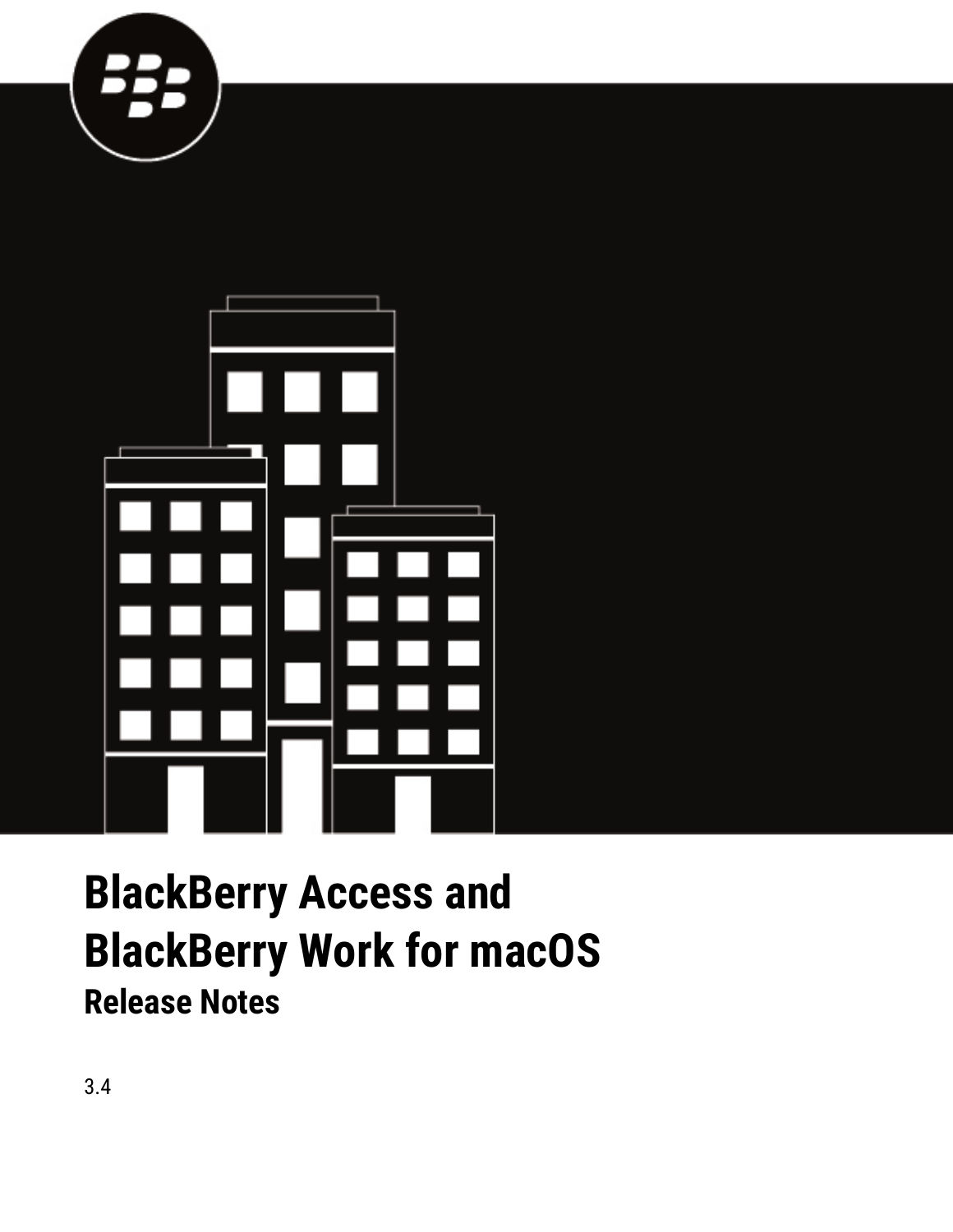2022-04-27Z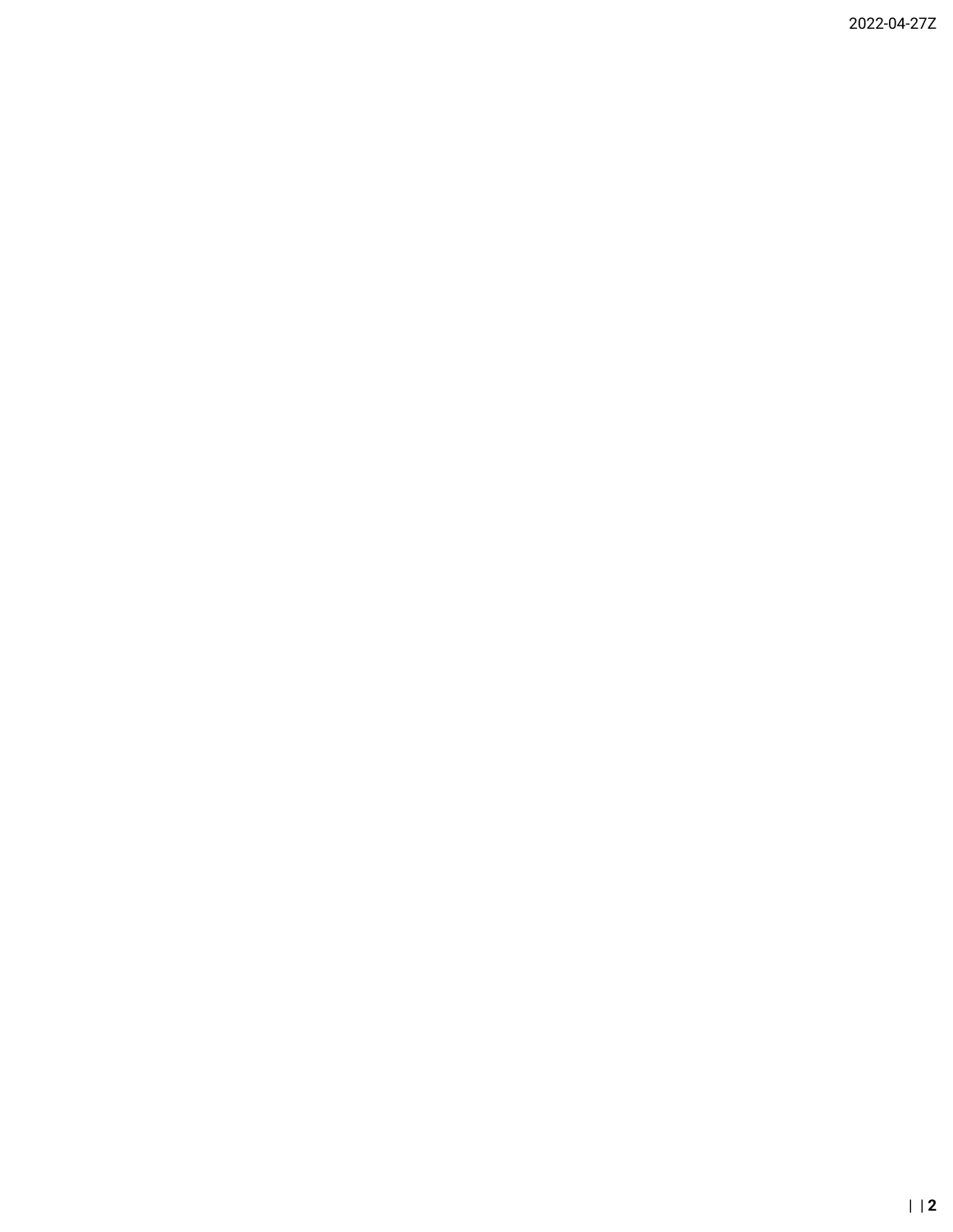## **Contents**

| BlackBerry Access for macOS version 3.4.1.17 and BlackBerry Work for |  |
|----------------------------------------------------------------------|--|
|                                                                      |  |
|                                                                      |  |
|                                                                      |  |
|                                                                      |  |
|                                                                      |  |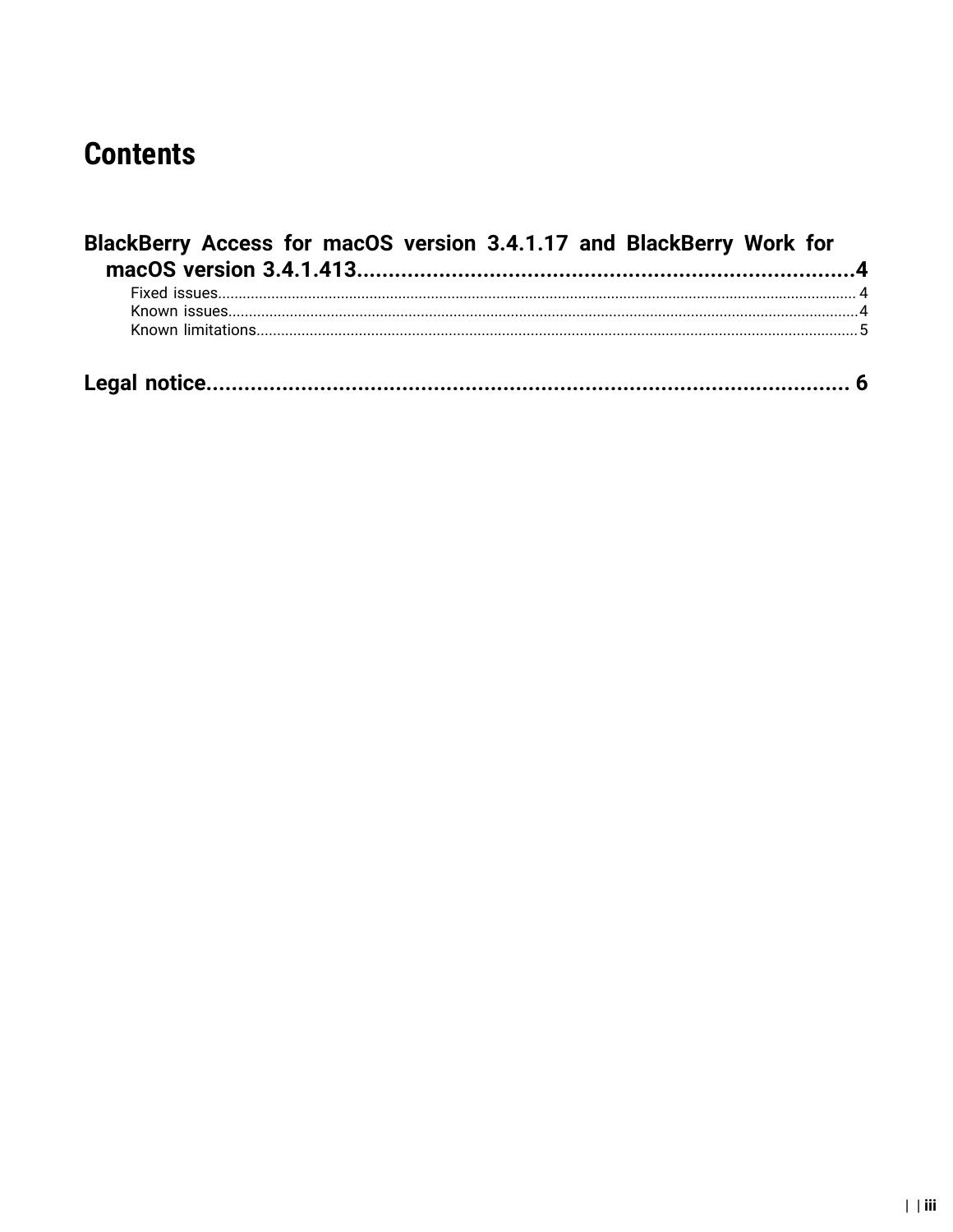# <span id="page-3-0"></span>**BlackBerry Access for macOS version 3.4.1.17 and BlackBerry Work for macOS version 3.4.1.413**

This release of BlackBerry Access for macOS and BlackBerry Work for macOS features the following enhancements:

• Bug fixes

#### **BlackBerry Dynamics SDK version**

• BlackBerry Dynamics SDK 7.1.0.104

#### **OS compatibility**

• For device OS compatibility, [see the Mobile/Desktop OS and Enterprise Applications Compatibility Matrix](https://docs.blackberry.com/en/endpoint-management/compatibility-matrix/mobile-os-matrix/ksa1417208635967).

#### **Supported upgrades**

- BlackBerry Access for macOS 3.4.1.9 > BlackBerry Access for macOS 3.4.1.17
- BlackBerry Access for macOS 3.4.0.7 > BlackBerry Access for macOS 3.4.1.17
- BlackBerry Access for macOS 3.4.1.13 > BlackBerry Access for macOS 3.4.1.17

### <span id="page-3-1"></span>**Fixed issues**

When using BlackBerry Work in Arabic, some characters did not display correctly in email messages. (FIRST-17778)

If the FQDN was not specified in the "Enter JSON for search engine titles and URLs" field of the app configuration, BlackBerry Access for Windows stopped responding when a user started it. (GMAGDWIN-6965)

Users couldn't drag and drop email IDs between the To, CC, and Bcc fields using Microsoft Office Web Apps (OWA) in BlackBerry Access. (GMAGDMAC-5575)

### <span id="page-3-2"></span>**Known issues**

A preview file error appears when opening a Microsoft Word .docx file that has track changes enabled. (GMAGDMAC-5041)

When the administrator disables the camera and microphone, users are not notified, and the camera and microphone are displayed as Allowed in the browser settings. (GMAGDMAC-4937)

After BlackBerry Work is restarted, it may take about 90 seconds before the user can open an attachment or to see results of a search. (WEBAPPS-7936)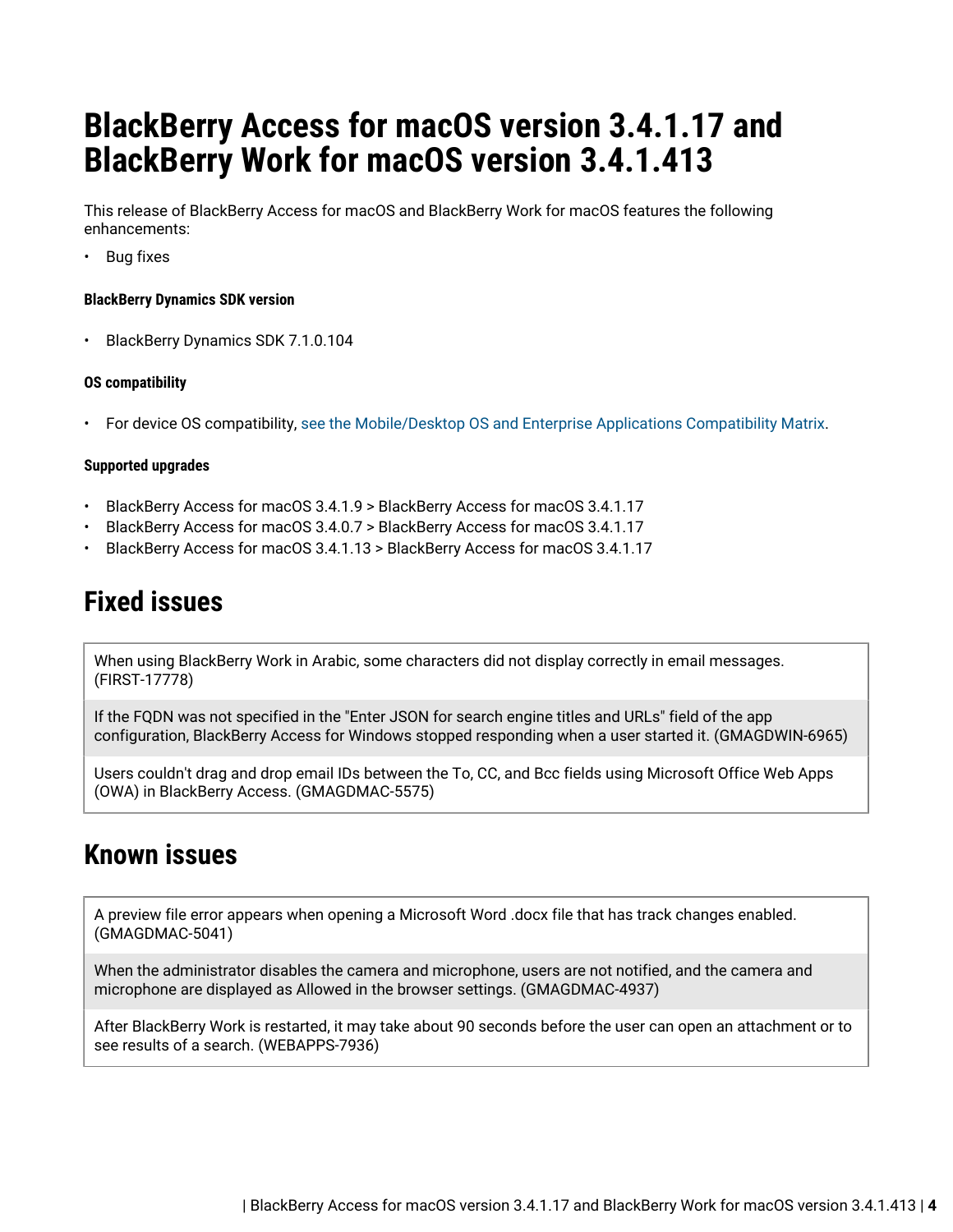### <span id="page-4-0"></span>**Known limitations**

BlackBerry Work for macOS email does not support Microsoft Exchange Information Rights Management (IRM). Received IRM messages are not decrypted in BlackBerry Work for macOS. (WEBAPPS-8054)

**Workaround**: View the email in the BlackBerry Access browser.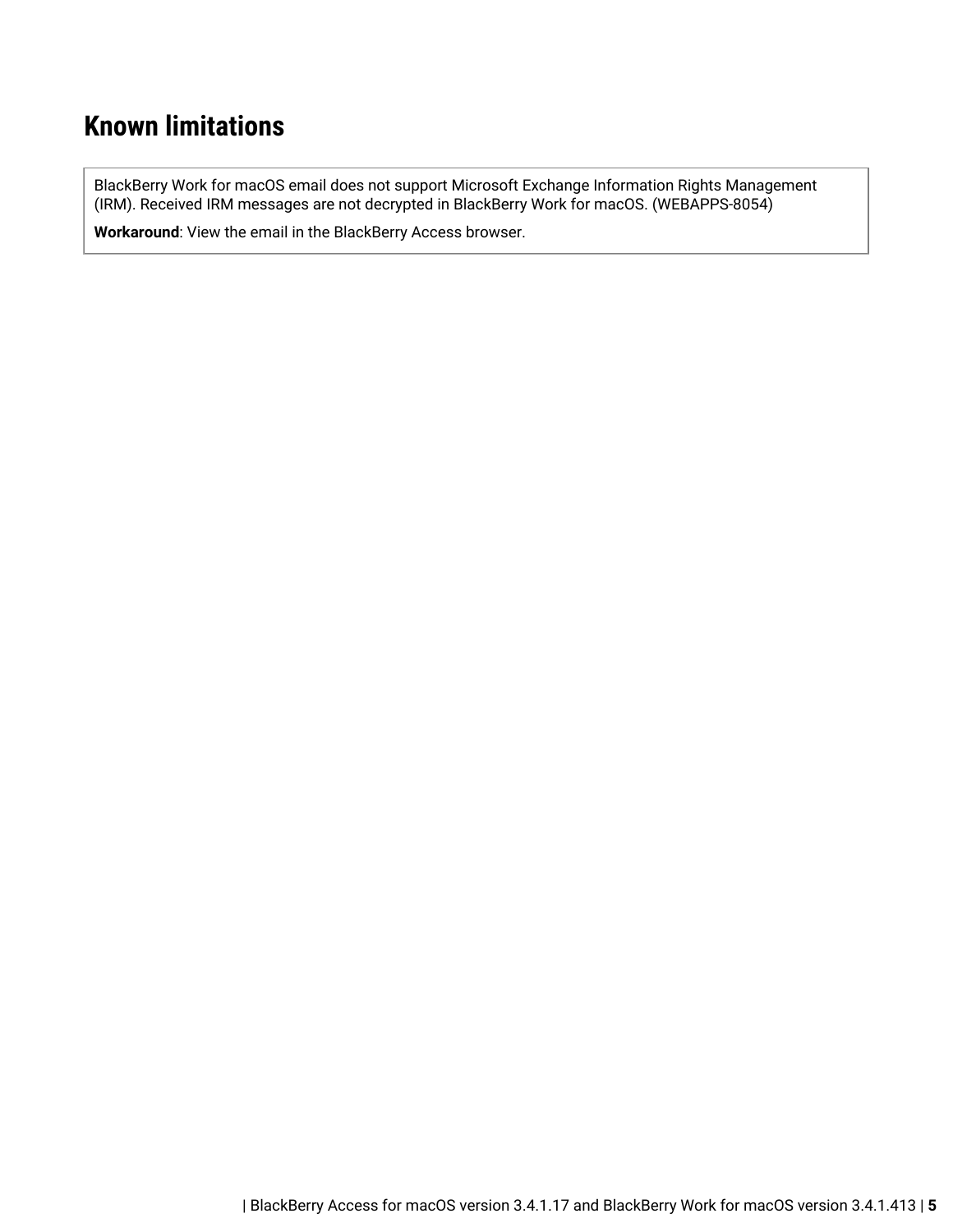# <span id="page-5-0"></span>**Legal notice**

©2022 BlackBerry Limited. Trademarks, including but not limited to BLACKBERRY, BBM, BES, EMBLEM Design, ATHOC, CYLANCE and SECUSMART are the trademarks or registered trademarks of BlackBerry Limited, its subsidiaries and/or affiliates, used under license, and the exclusive rights to such trademarks are expressly reserved. All other trademarks are the property of their respective owners.

This documentation including all documentation incorporated by reference herein such as documentation provided or made available on the BlackBerry website provided or made accessible "AS IS" and "AS AVAILABLE" and without condition, endorsement, guarantee, representation, or warranty of any kind by BlackBerry Limited and its affiliated companies ("BlackBerry") and BlackBerry assumes no responsibility for any typographical, technical, or other inaccuracies, errors, or omissions in this documentation. In order to protect BlackBerry proprietary and confidential information and/or trade secrets, this documentation may describe some aspects of BlackBerry technology in generalized terms. BlackBerry reserves the right to periodically change information that is contained in this documentation; however, BlackBerry makes no commitment to provide any such changes, updates, enhancements, or other additions to this documentation to you in a timely manner or at all.

This documentation might contain references to third-party sources of information, hardware or software, products or services including components and content such as content protected by copyright and/or thirdparty websites (collectively the "Third Party Products and Services"). BlackBerry does not control, and is not responsible for, any Third Party Products and Services including, without limitation the content, accuracy, copyright compliance, compatibility, performance, trustworthiness, legality, decency, links, or any other aspect of Third Party Products and Services. The inclusion of a reference to Third Party Products and Services in this documentation does not imply endorsement by BlackBerry of the Third Party Products and Services or the third party in any way.

EXCEPT TO THE EXTENT SPECIFICALLY PROHIBITED BY APPLICABLE LAW IN YOUR JURISDICTION, ALL CONDITIONS, ENDORSEMENTS, GUARANTEES, REPRESENTATIONS, OR WARRANTIES OF ANY KIND, EXPRESS OR IMPLIED, INCLUDING WITHOUT LIMITATION, ANY CONDITIONS, ENDORSEMENTS, GUARANTEES, REPRESENTATIONS OR WARRANTIES OF DURABILITY, FITNESS FOR A PARTICULAR PURPOSE OR USE, MERCHANTABILITY, MERCHANTABLE QUALITY, NON-INFRINGEMENT, SATISFACTORY QUALITY, OR TITLE, OR ARISING FROM A STATUTE OR CUSTOM OR A COURSE OF DEALING OR USAGE OF TRADE, OR RELATED TO THE DOCUMENTATION OR ITS USE, OR PERFORMANCE OR NON-PERFORMANCE OF ANY SOFTWARE, HARDWARE, SERVICE, OR ANY THIRD PARTY PRODUCTS AND SERVICES REFERENCED HEREIN, ARE HEREBY EXCLUDED. YOU MAY ALSO HAVE OTHER RIGHTS THAT VARY BY STATE OR PROVINCE. SOME JURISDICTIONS MAY NOT ALLOW THE EXCLUSION OR LIMITATION OF IMPLIED WARRANTIES AND CONDITIONS. TO THE EXTENT PERMITTED BY LAW, ANY IMPLIED WARRANTIES OR CONDITIONS RELATING TO THE DOCUMENTATION TO THE EXTENT THEY CANNOT BE EXCLUDED AS SET OUT ABOVE, BUT CAN BE LIMITED, ARE HEREBY LIMITED TO NINETY (90) DAYS FROM THE DATE YOU FIRST ACQUIRED THE DOCUMENTATION OR THE ITEM THAT IS THE SUBJECT OF THE CLAIM.

TO THE MAXIMUM EXTENT PERMITTED BY APPLICABLE LAW IN YOUR JURISDICTION, IN NO EVENT SHALL BLACKBERRY BE LIABLE FOR ANY TYPE OF DAMAGES RELATED TO THIS DOCUMENTATION OR ITS USE, OR PERFORMANCE OR NON-PERFORMANCE OF ANY SOFTWARE, HARDWARE, SERVICE, OR ANY THIRD PARTY PRODUCTS AND SERVICES REFERENCED HEREIN INCLUDING WITHOUT LIMITATION ANY OF THE FOLLOWING DAMAGES: DIRECT, CONSEQUENTIAL, EXEMPLARY, INCIDENTAL, INDIRECT, SPECIAL, PUNITIVE, OR AGGRAVATED DAMAGES, DAMAGES FOR LOSS OF PROFITS OR REVENUES, FAILURE TO REALIZE ANY EXPECTED SAVINGS, BUSINESS INTERRUPTION, LOSS OF BUSINESS INFORMATION, LOSS OF BUSINESS OPPORTUNITY, OR CORRUPTION OR LOSS OF DATA, FAILURES TO TRANSMIT OR RECEIVE ANY DATA, PROBLEMS ASSOCIATED WITH ANY APPLICATIONS USED IN CONJUNCTION WITH BLACKBERRY PRODUCTS OR SERVICES, DOWNTIME COSTS, LOSS OF THE USE OF BLACKBERRY PRODUCTS OR SERVICES OR ANY PORTION THEREOF OR OF ANY AIRTIME SERVICES, COST OF SUBSTITUTE GOODS, COSTS OF COVER, FACILITIES OR SERVICES, COST OF CAPITAL, OR OTHER SIMILAR PECUNIARY LOSSES, WHETHER OR NOT SUCH DAMAGES